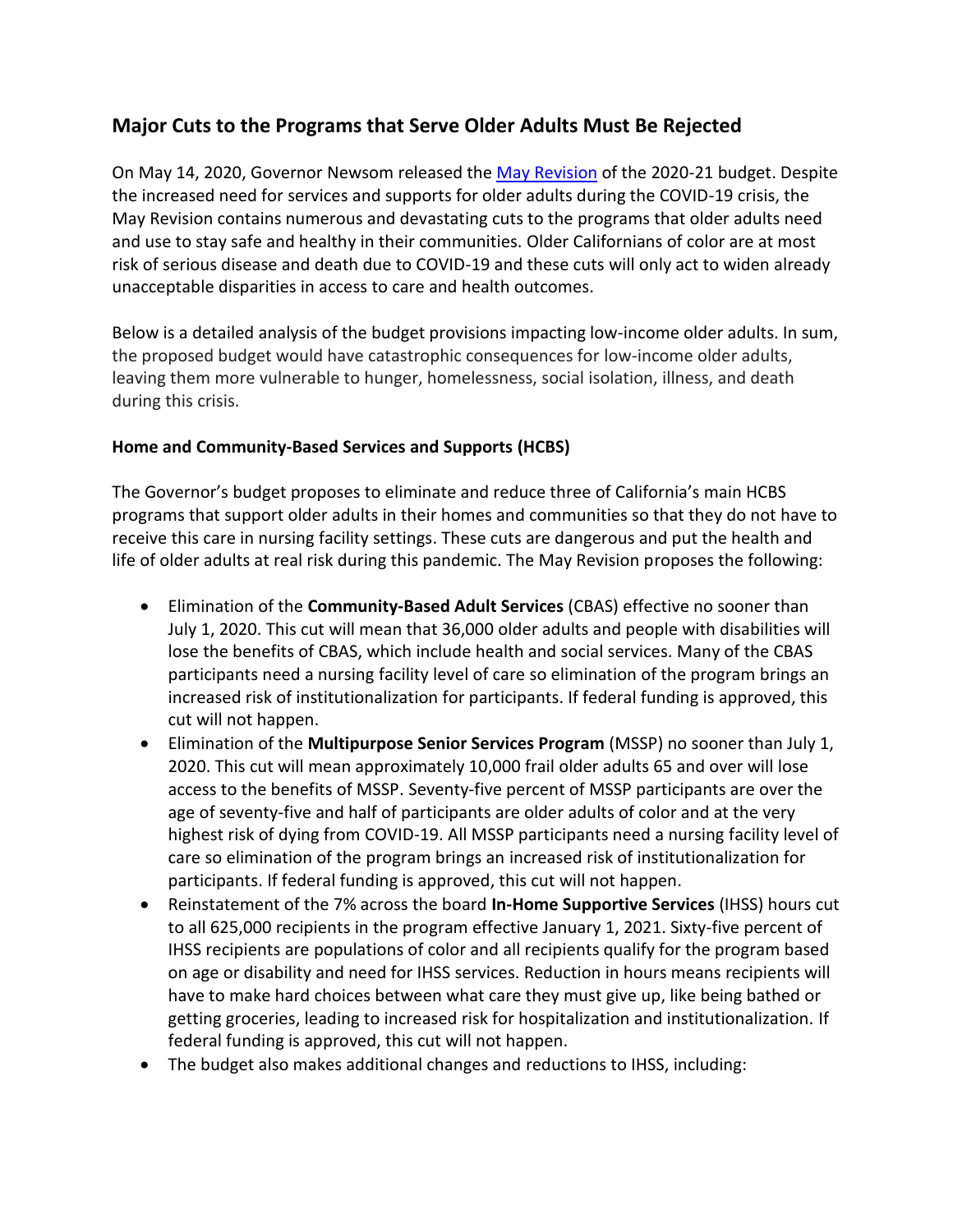- o Conforming coverage of the **IHSS-Residual** program to align with Medi-Cal program eligibility. This means that individuals who lose Medi-Cal eligibility will contemporaneously lose access to IHSS. Currently, the IHSS-Residual program can provide a month or two of IHSS coverage after Medi-Cal eligibility is terminated.
- o The budget will also **freeze county and public authority administration** funding at 2019-20 levels to administer the IHSS program, despite growth in the program, unless federal funding is received.

## **Medi-Cal**

The May Revision reverses gains made to expand eligibility to Medi-Cal for older adults and people with disabilities as well as cutting numerous Medi-Cal benefits. The May Revision proposes the following:

- Elimination of the **expansion of Medi-Cal income eligibility** for the Aged and Disabled FPL program to 138% of the federal poverty level. This change was set to be implemented on August 1, 2020. This change would have provided free Medi-Cal to approximately 30,000 seniors and people with disabilities who will now have to remain on the Medi-Cal share of cost program.
- Elimination of the proposed **expansion of Medi-Cal to undocumented older adults 65 and over**. This expansion was proposed in the Governor's January budget and would have resulted in Medi-Cal coverage for 25,000 older immigrants who typically lack access to any other health insurance coverage.
- Elimination of the **Part B disregard**, which would have stopped individuals from moving between free and share of cost Medi-Cal month-to-month because of an income counting rule. This change was set to be implemented on August 1, 2020.
- Delaying the **implementation of the CalAIM** initiative, which would have made significant changes to the state's Medi-Cal waiver. Instead of advancing the CalAIM proposal, the state will seek an extension of its current 1115 waiver from the federal Center for Medicare and Medicaid Services (CMS).
- Reduction of **adult dental benefits** back to 2014 levels, which provided partial dental coverage, but did not include coverage of several vital dental services including gum treatments, root canals on back teeth, and partial dentures. These services had been restored as of January 1, 2018. If federal funding is approved, this cut will not happen.
- Reinstatement of more expansive **Medi-Cal estate recovery** rules which were in place in California before January 1, 2017. This reinstatement will mean the state can seek recovery from beneficiaries' estates for most Medi-Cal services provided. The revised rule, which has been in effect since January 1, 2017, restricts estate recovery only to the minimum required by the federal government, which include institutional long-term care and home and community-based services. If federal funding is approved, estate recovery rules will not change.
- Elimination of **optional Medi-Cal** services including audiology, incontinence creams and washes, speech therapy, optician/optical lab, podiatry, acupuncture, optometry, nurse anesthetist services, occupational and physical therapy, pharmacist services, screening,